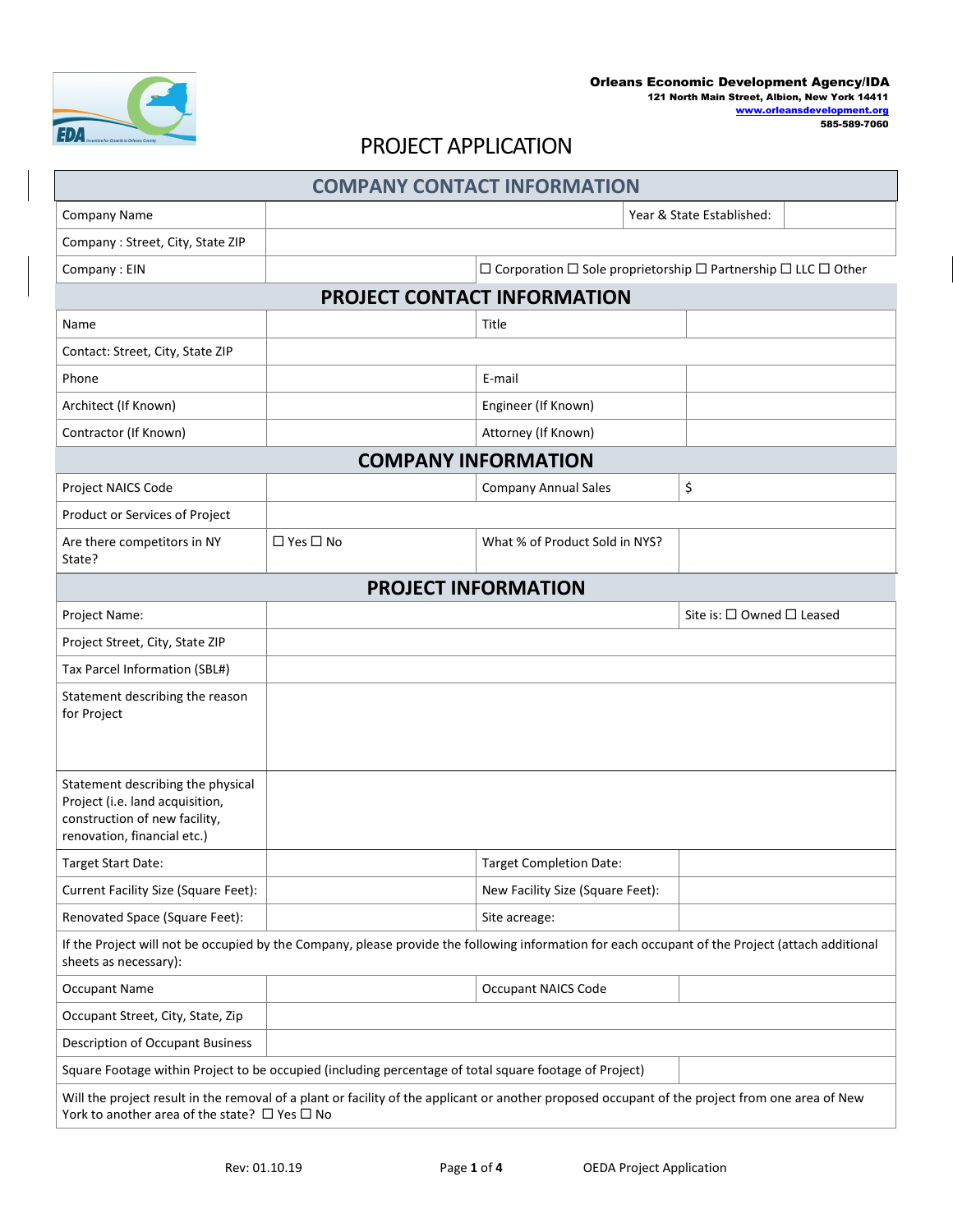Will the project result in abandonment of one or more plants or facilities of the applicant or other occupant of the project located in New York State?  $\Box$  Yes  $\Box$  No

If the answer to either of the preceding two questions was **"Yes"**, please answer the following two questions:

Has the applicant or another proposed occupant of the project considered removing such other plant or facility to a location outside of New York State?  $\Box$  Yes  $\Box$  No - If "Yes", provide separate detail.

Is the project reasonably necessary to preserve the competitive position of the applicant or another proposed occupant of the project in its respective industry?  $\Box$  Yes  $\Box$  No - If "Yes", provide separate detail.

Does the project include facilities or property which will be primarily used in making the following sales to customers who personally visit such facilities: (i) sales of personal property which are subject to sales tax or (ii) sales of services?  $\Box$  Yes  $\Box$  No

If the answer is "Yes", is the cost of the facilities or property more than one-third (1/3) of the total project cost?  $\Box$  Yes  $\Box$  No - If the answer to both questions was **"Yes"**, please answer the following two questions:

Is the project a "tourism destination" which is likely to attract a significant number of visitors from outside the region?  $\Box$  Yes  $\Box$  No - If "Yes", provide separate detail.

Is the predominate purpose of the project to make available goods or services which would not otherwise be reasonably accessible to residents of the municipality in which the project is located?  $\Box$  Yes  $\Box$  No - If "Yes", provide separate detail.

| <b>REQUESTED INCENTIVES</b>                                                                                                                                                                                                                                                                      |                                                                          |              |                      |  |  |  |
|--------------------------------------------------------------------------------------------------------------------------------------------------------------------------------------------------------------------------------------------------------------------------------------------------|--------------------------------------------------------------------------|--------------|----------------------|--|--|--|
| $\Box$ Real Property Tax Exemption                                                                                                                                                                                                                                                               | Current real property taxes being paid on Project land and/or buildings: | \$           |                      |  |  |  |
|                                                                                                                                                                                                                                                                                                  | Estimated Value of Real Property Tax Exemption (Provided by the COIDA)   |              | \$                   |  |  |  |
| $\Box$ Sales Tax Abatement                                                                                                                                                                                                                                                                       | Estimated Sales Tax abatement for construction                           |              | \$                   |  |  |  |
|                                                                                                                                                                                                                                                                                                  | Estimated Sales Tax abatement for fixtures and equipment                 |              | \$                   |  |  |  |
| $\Box$ Mortgage Tax Abatement                                                                                                                                                                                                                                                                    | Estimated Mortgage Tax abatement (1% of new mortgage)                    |              | \$                   |  |  |  |
| □ Regional/GAIN Loan                                                                                                                                                                                                                                                                             | Estimated requested borrowing                                            |              | \$                   |  |  |  |
| $\Box$ Office of Community Renewal                                                                                                                                                                                                                                                               | $\Box$ Empire State Development                                          | $\Box$ Other |                      |  |  |  |
| Provide a narrative of the need for IDA<br>assistance:                                                                                                                                                                                                                                           |                                                                          |              |                      |  |  |  |
| Provide information on alternative<br>project locations or options being<br>considered and competing incentives<br>offered:                                                                                                                                                                      |                                                                          |              |                      |  |  |  |
| Please confirm by checking the box, if there is a likelihood that the Project would not be undertaken but for the financial<br>assistance provided by the Agency. If the answer is "No", then provide a separate narrative indicating why the Agency<br>should consider the requested incentives | $\Box$ Yes $\Box$ No                                                     |              |                      |  |  |  |
| Is the company currently subject to any job creation, employment level obligations, capital investments or other<br>commitments resulting from previous public (state local or federal) funding? If "Yes", provide separate detail                                                               |                                                                          |              | $\Box$ Yes $\Box$ No |  |  |  |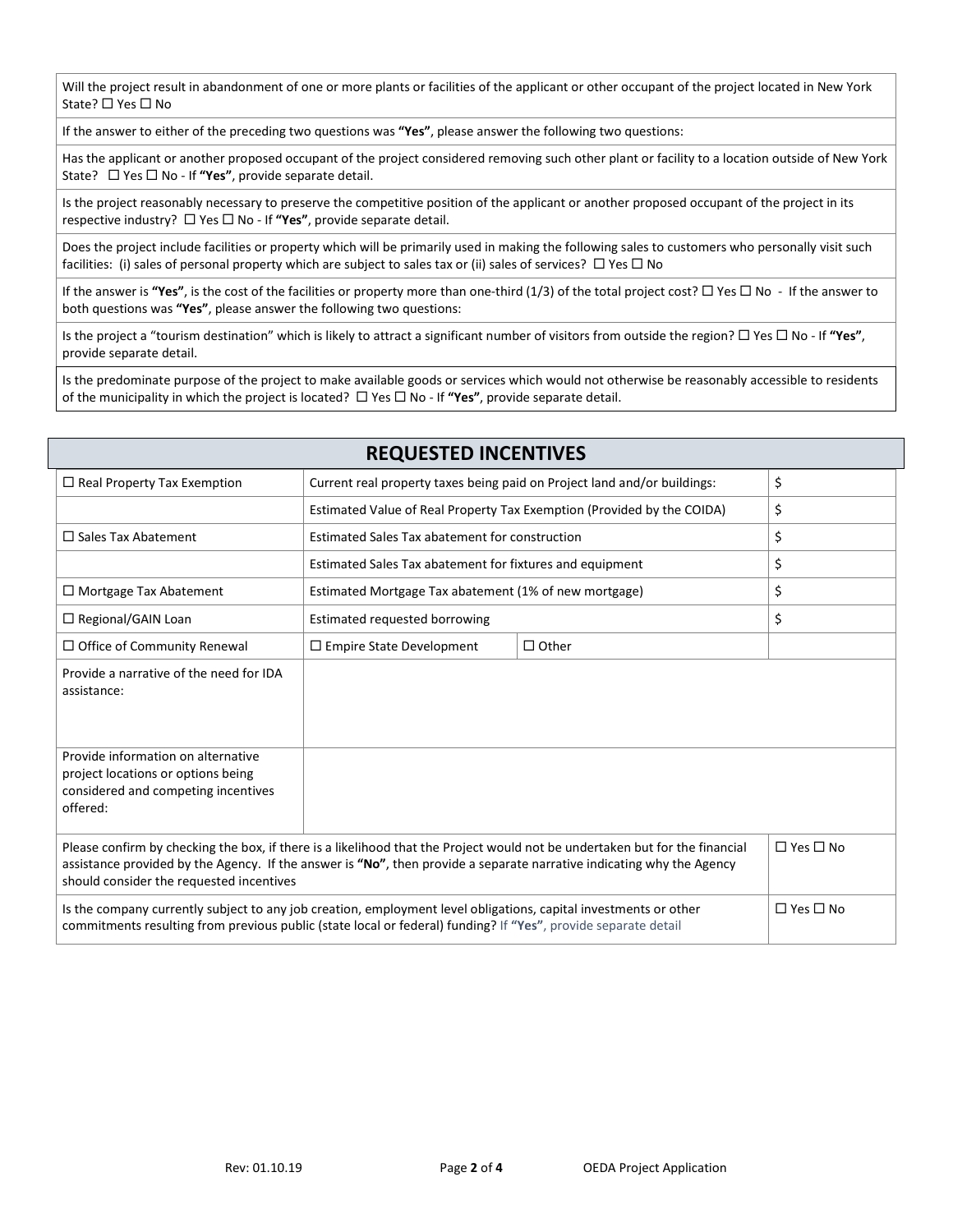## **PROJECT COST INFORMATION**

|                            |                                   | <b>Estimated Costs</b> |  |  |
|----------------------------|-----------------------------------|------------------------|--|--|
| <b>Real Estate</b>         | <b>Building and Land Purchase</b> | \$                     |  |  |
| <b>Construction Costs:</b> | Site Preparation                  | S                      |  |  |
|                            | <b>New Construction</b>           |                        |  |  |
|                            | Renovation                        |                        |  |  |
|                            | Utilities & Infrastructure        | \$                     |  |  |
|                            | <b>Transportation Access</b>      | \$                     |  |  |
|                            | Other                             |                        |  |  |
| Machinery & Equipment      | Attach separate list of M&E       | ⊃                      |  |  |
| <b>Training</b>            |                                   | Ş                      |  |  |
| Soft Costs                 | Design, engineering, legal etc.   |                        |  |  |
| Other                      |                                   |                        |  |  |
|                            | <b>TOTAL PROJECT COSTS</b>        |                        |  |  |

П

## **PROJECT FUNDING INFORMATION**

|                                                                    |                                 | <b>Funding Amount</b> |
|--------------------------------------------------------------------|---------------------------------|-----------------------|
| <b>Bank Financing</b>                                              |                                 | \$                    |
| Equity (excluding equity that is attributed to grants/tax credits) |                                 |                       |
| Tax Exempt Bond Issuance (if applicable)                           |                                 | \$                    |
| Taxable Bond Issuance (if applicable)                              |                                 | \$                    |
| Public Sources (Include sum total of grants and tax credits)       |                                 | \$                    |
| <b>State</b>                                                       | <b>Empire State Development</b> | \$                    |
| State                                                              | Office of Community Development | \$                    |
| State                                                              | Other                           | S                     |
| Federal                                                            |                                 | \$                    |
| <b>COIDA</b>                                                       | Regional Loan Fund              | \$                    |
| <b>COIDA</b>                                                       | <b>GAIN Loan Fund</b>           | \$                    |
| <b>COIDA</b>                                                       | Other                           | Ş                     |
| <b>Other Sources</b>                                               |                                 |                       |
| <b>Other Sources</b>                                               |                                 | Ş                     |
| <b>Other Sources</b>                                               |                                 | S                     |
|                                                                    | <b>TOTAL PROJECT SOURCES</b>    | \$                    |